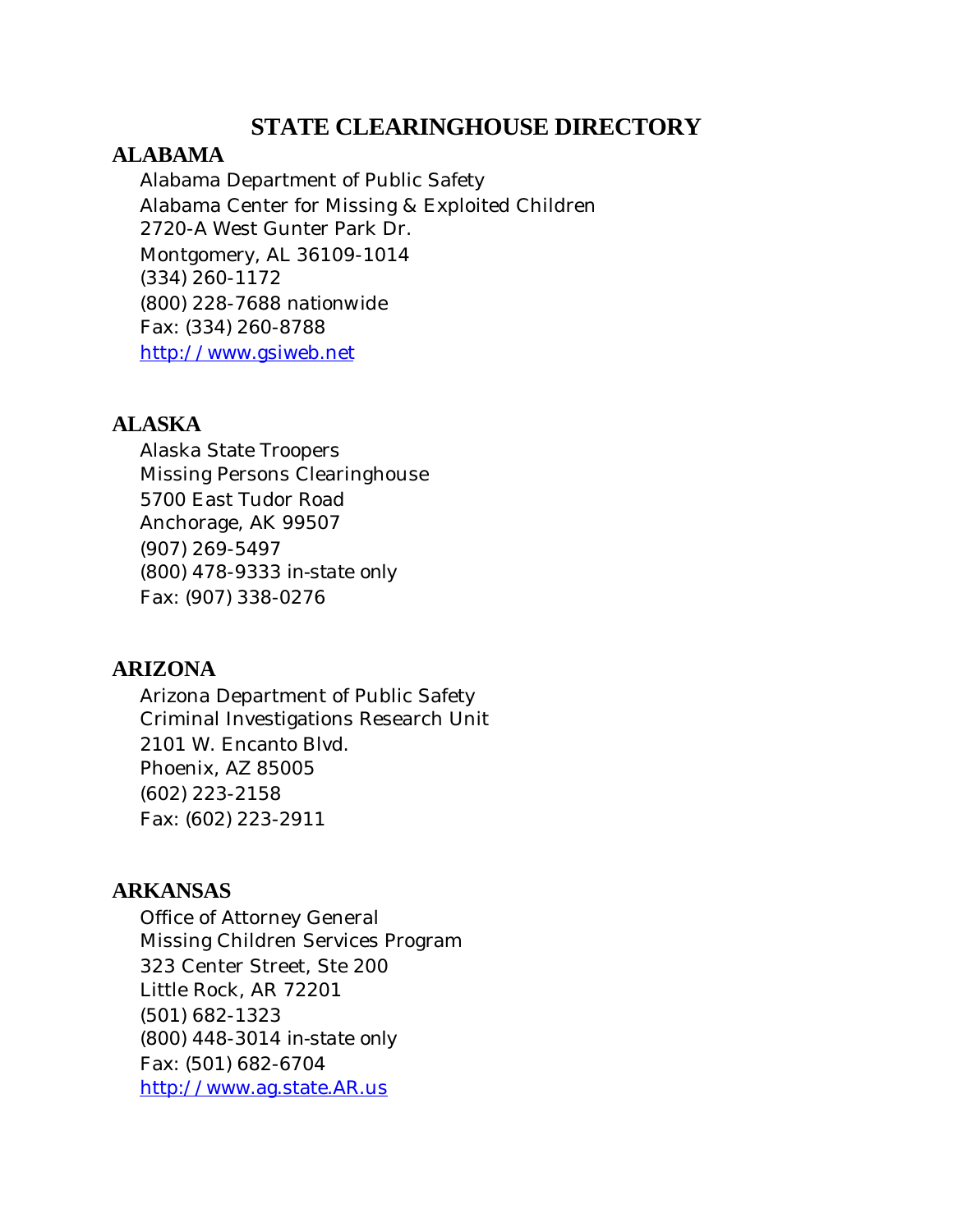#### **CALIFORNIA**

California Department of Justice Missing & Unidentified Persons Unit P.O. Box 160968 Sacramento, CA 95816 (916) 210-3119 (800) 222-3463 *nationwide*  Fax: (916) 731-3617 Email: [missing.persons@doj.ca.gov](mailto:missing.persons@doj.ca.gov) [https://oag.ca.gov/missin](ag.ca.gov/missing/)g

#### **COLORADO**

Colorado Bureau of Investigation Missing Children Project 710 Kipling, Suite 200 Denver, CO 80215 (303) 239-4251 Fax: (303) 239-5788

# **CONNECTICUT**

Connecticut State Police Research & Planning/Missing Persons 1111 Country Club Road Middletown, CT 06457-9294 (860) 685-8260 (800) 367-5678 *in-state only*  Fax: (860) 685-8355

## **DELAWARE**

Delaware State Police State Bureau of Identification 1407 N. DuPont Hwy Dover, DE 19903 (302) 739-5883 Fax:(302) 739-5888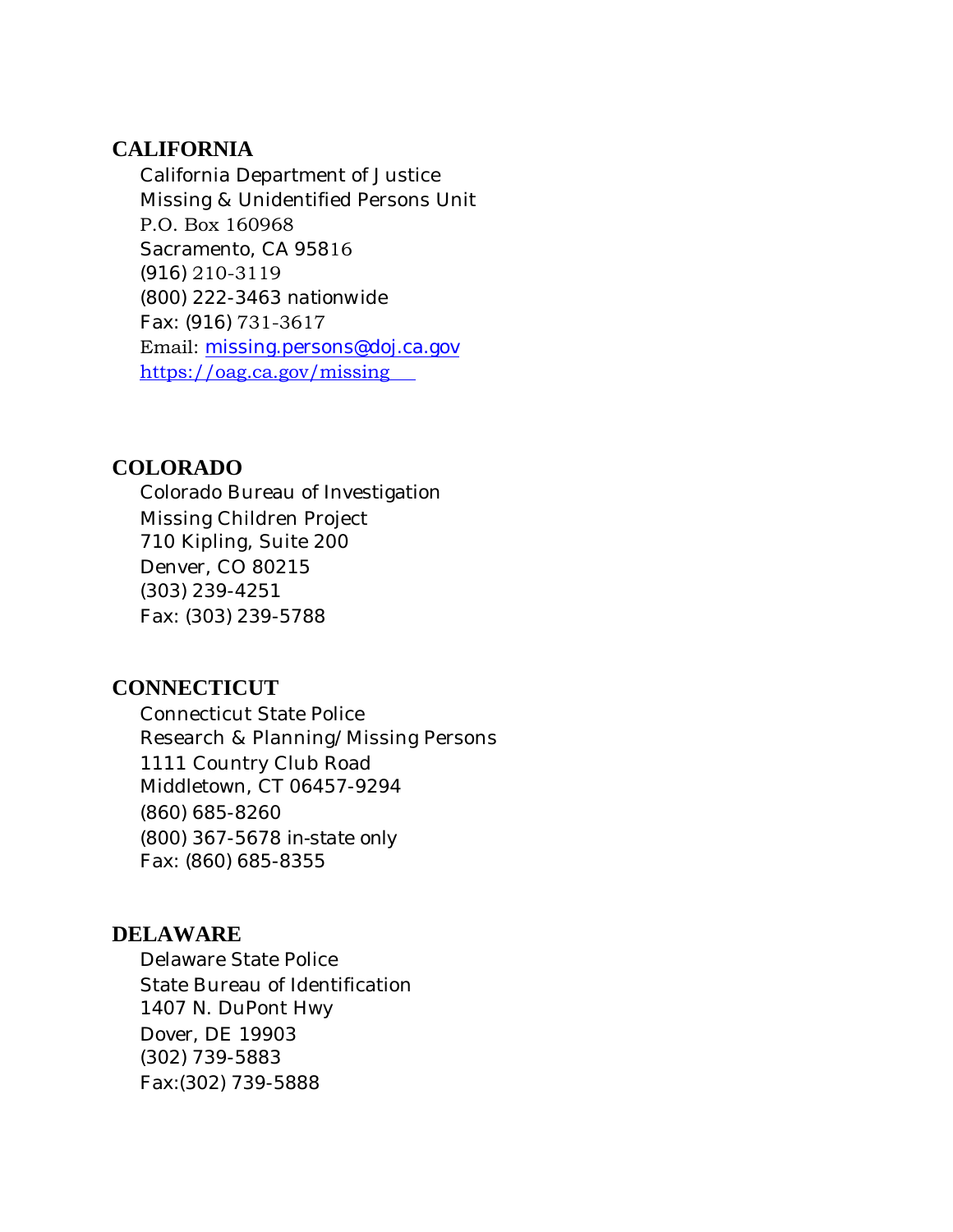## **DISTRICT OF COLUMBIA**

D.C. Metropolitan Police Department Missing Persons/Youth Division 1700 Rhode Island Avenue, N.E. Washington, DC 20018 (202) 576-6768 Fax: (202) 576-6561

# **FLORIDA**

Florida Department of Law Enforcement Missing Children Information Clearinghouse 2331 Philips Road Tallahassee, FL 32308 (850) 410-8585 (888) 356-4774 *nationwide*  Fax: (850) 410-8599 <http://fdle.state.fl.us>

# **GEORGIA**

Georgia Bureau of Investigation Intelligence Unit 3121 Panthersville Road Decatur, GA 30034 (404) 244-2554 (800) 282-6564 *nationwide*  Fax: (404) 244-2798

# **HAWAII**

Missing Child Center- Hawaii Department of the Attorney General State Officer Tower 235 S. Beretania Street, Suite 303 Honolulu, HI 96813 (808) 586-1449 Fax: (808) 586-1424 [http://www.hgea.org/HSC/](http://www.hgea.org/HSC)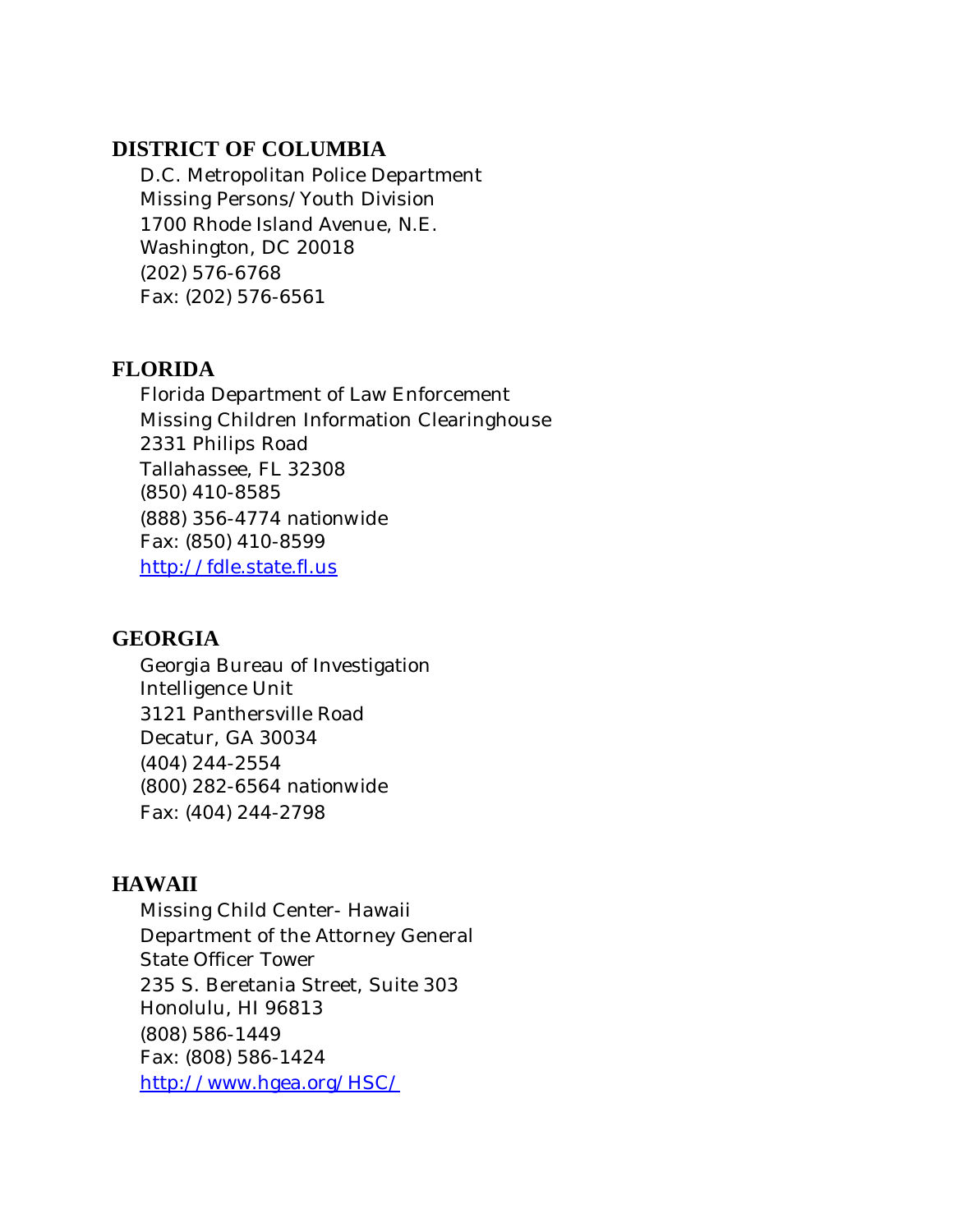# **IDAHO**

Idaho Bureau of Criminal Identification Missing Persons Clearinghouse 700 South Stratford Drive Meridian, Id 83642 (208) 884-7130 (888) 777-3922 *nationwide*  Fax: (208) 884-7193 <http://www.state.id.us/idle/idmpch/htmlsrc/mcpage.htm>

## **ILLINOIS**

Illinois State Police 500 Iles Park Place, Suite 104 Springfield, Il 62718 (217) 785-4341 (800) 843-5763 *nationwide*  Fax: (217) 785-6793 <http://www.state.il.us/isp>

# **INDIANA**

Indiana State Police Indiana Missing Children Clearinghouse 100 North Senate Avenue Third Floor Indianapolis, IN 46204-2259 (317) 232-8310 (800) 831-8953 *nationwide*  Fax: (317) 233-2057 <http://www.ai.org/isp/html/mcc>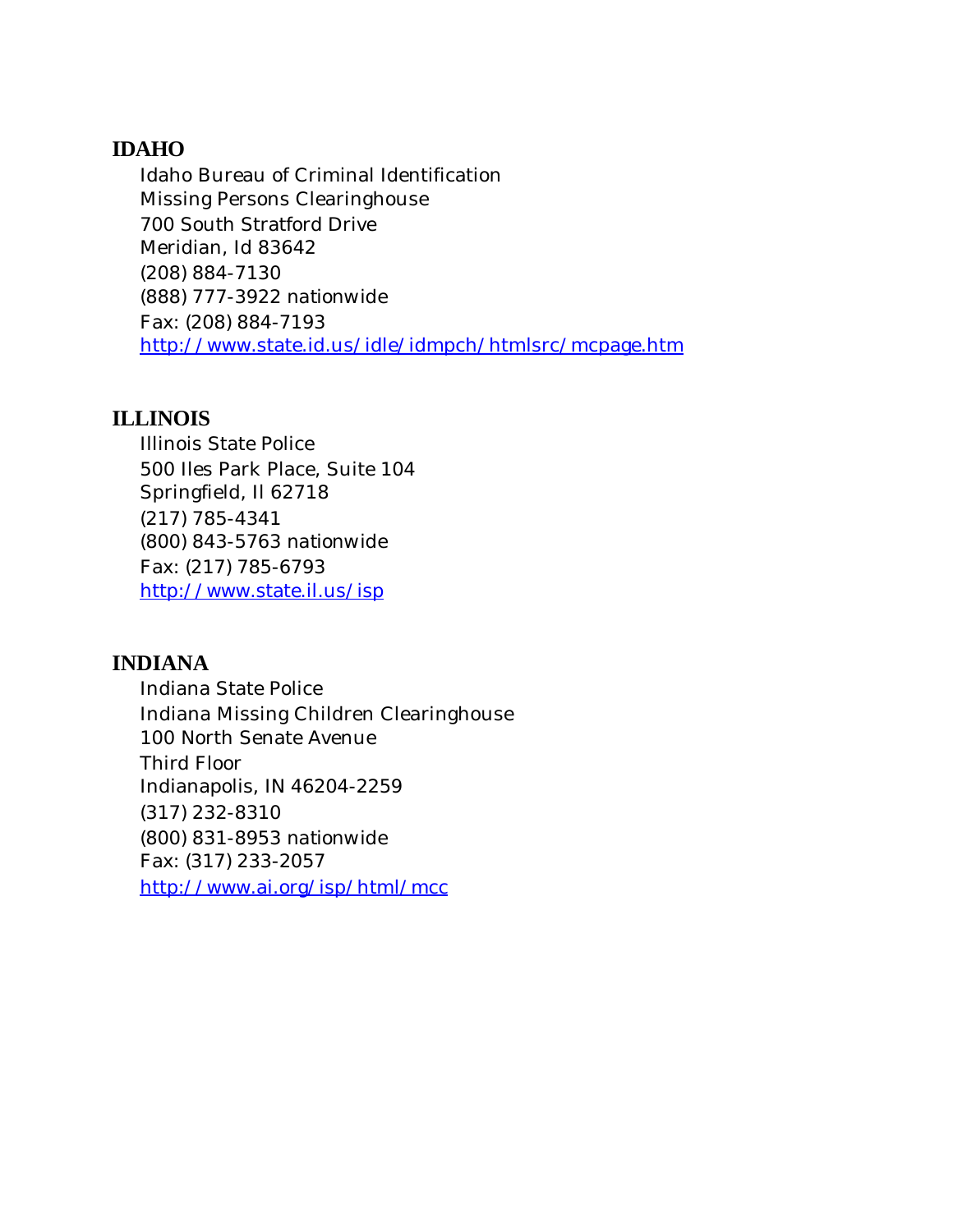## **IOWA**

Missing Person Information Clearinghouse Division of Criminal Investigation Wallace State Office Building E. 9<sup>th</sup> and Grand Des Moines, IA 50319 (515) 281-7958 (800) 346-5507 *nationwide*  Fax: (515) 281-4898 <http://www.state.ia.us/government/dps/dci/mpic/index.htm>

## **KANSAS**

Kansas Bureau of Investigation Missing Persons Clearinghouse 1620 S.W. Tyler Street Topeka, KS 66612-1837 (785) 296-8200 (800) 572-7463 *nationwide*  Fax: (785) 296-6781 <http://www.ink.org/public/kbi>

# **KENTUCKY**

Kentucky State Police 1240 Airport Road Frankfort, KY 40601 (502) 227-8799 (800) 543-7723 *nationwide*  Fax: (502)564-4931 <http://www.state.ky.US/agencies/KSP/mchild.htm>

# **LOUISIANA**

Louisiana Department of Social Services Clearinghouse for Missing & Exploited Children Office of Community Services 333 Laurel Street Baton Rouge, LA 70802 (225) 342-8631 Fax: (225) 3429087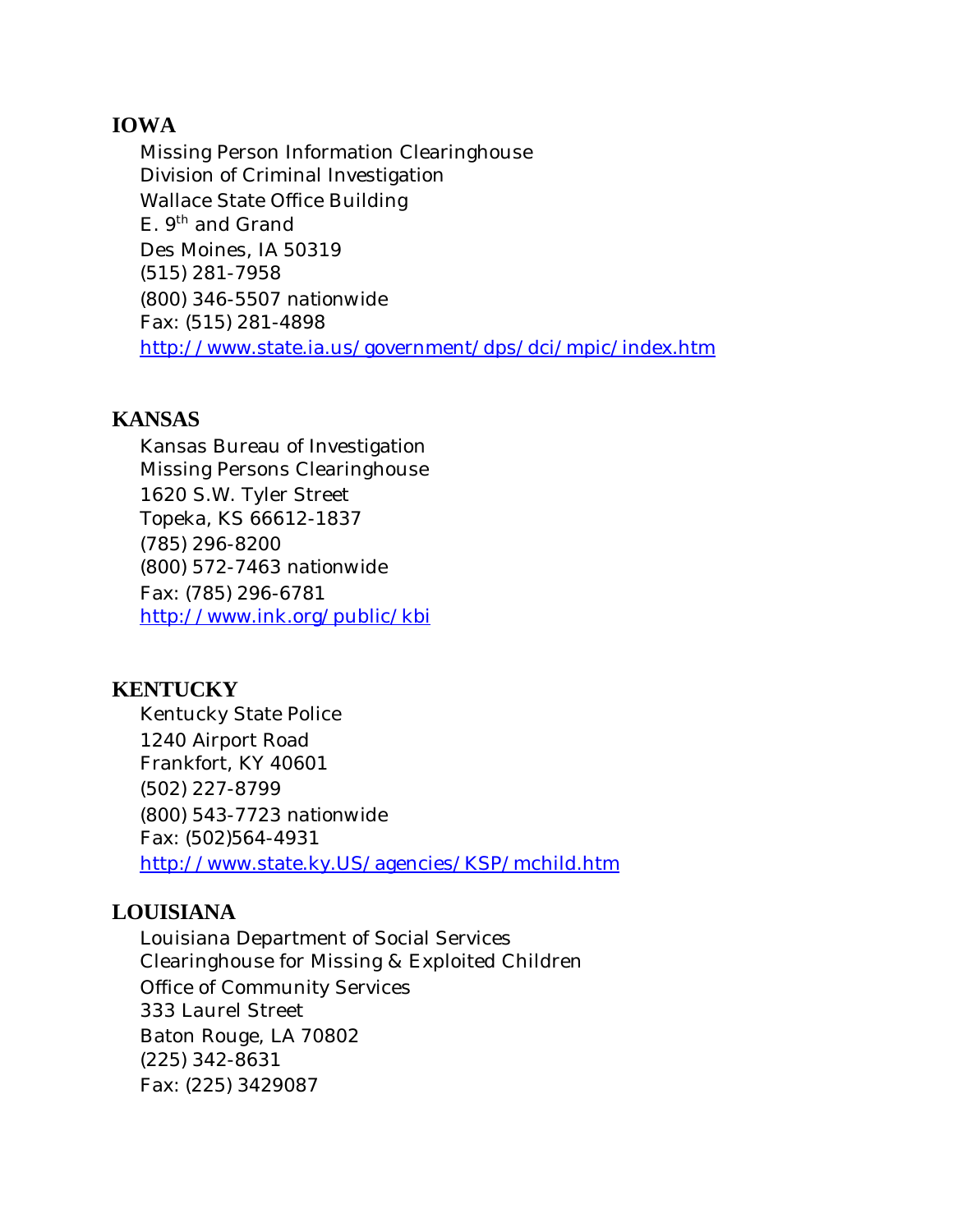## **MAINE**

Maine State Police Missing Children Clearinghouse CID 3 106 Hogan Road Bangor, ME 04333-0052 (207) 941-4071 Fax: (207) 941-4675

#### **MARYLAND**

Maryland Center for Missing Children Maryland State Police- Computer Crimes Unit 7155 Columbia Gateway Drive, Ste. C Columbia, MD 21046 (410) 290-1620 (800) 637-5437 *nationwide*  Fax: (410) 290-1831

## **MASSACHUSETTS**

Massachusetts State Police Missing Persons Unit 470 Worchester Rd. Framingham, MA 01702 (508) 820-2130 (800) 622-5999 *in-state only*  Fax: (508) 820-2128

## **MICHIGAN**

Michigan State Police Prevention Services Unit 4000 Collins Road Lansing, Mi 48909-8134 (517) 333-4006 (517) 336-6100 *24 hour, emergency*  Fax: (517) 333-4115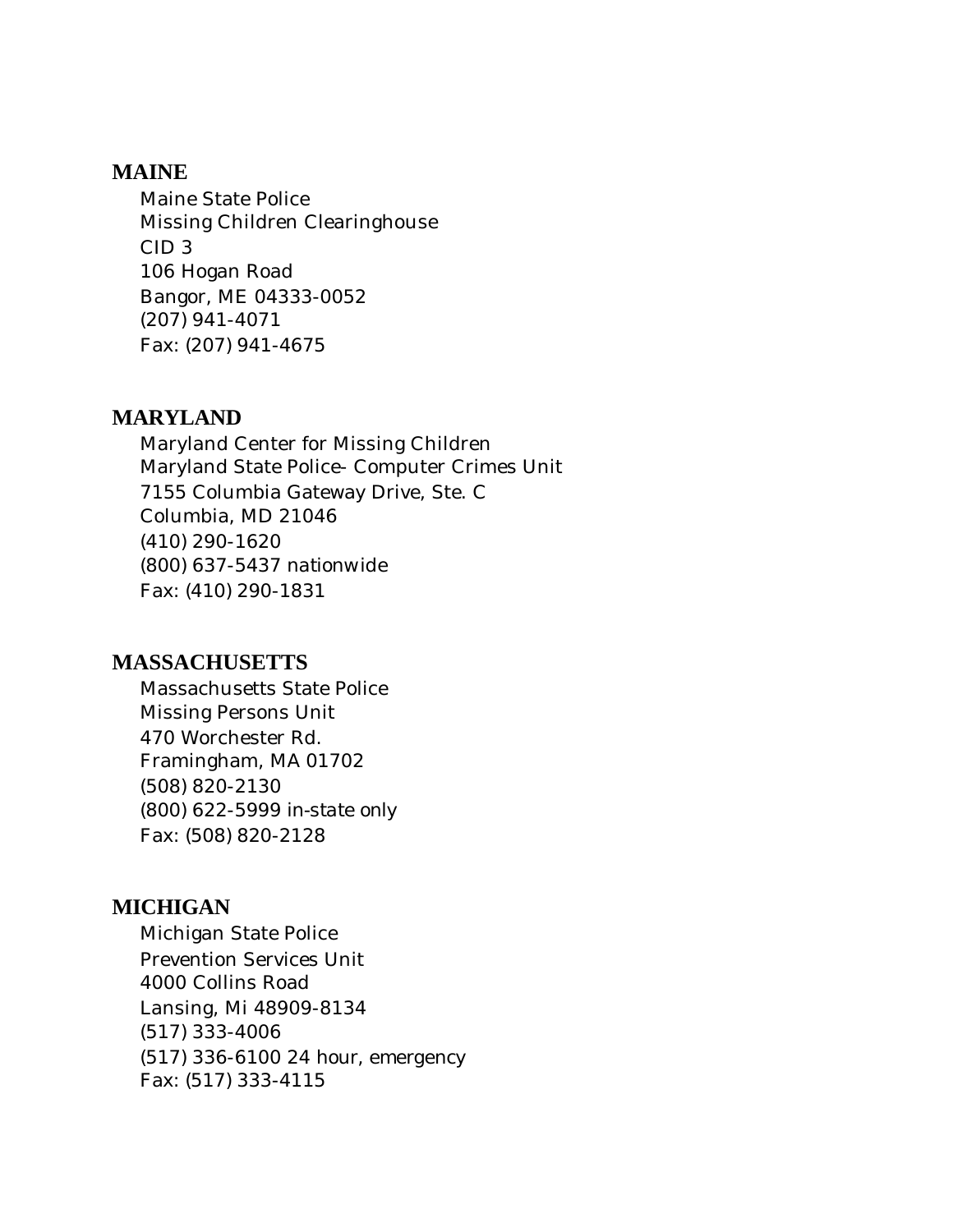#### **MINNESOTA**

Minnesota State Clearinghouse Bureau of Criminal Apprehension 1246 University Avenue St. Paul, MN 55104 (651) 642-0660 Fax: (651) 643-3670

#### **MISSISSIPPI**

Mississippi Highway Patrol 1900 E. Woodrow Wilson Jackson, MS 39216 (601) 987-1592 Fax: (601) 987-1579

#### **MISSOURI**

Missouri State Highway Patrol Division of Drug and Crime Control 1510 East Elm Street Jefferson City, MO 65102 (573) 751-3452 (800) 877-3452 *nationwide*  Fax: (573) 526-5577

## **MONTANA**

Montana Department of Justice Missing/Unidentified Persons 303 N. Roberts Street, Room 374 Helena, MT 59620-1402 (406) 444-2800 Fax: (406) 444-4453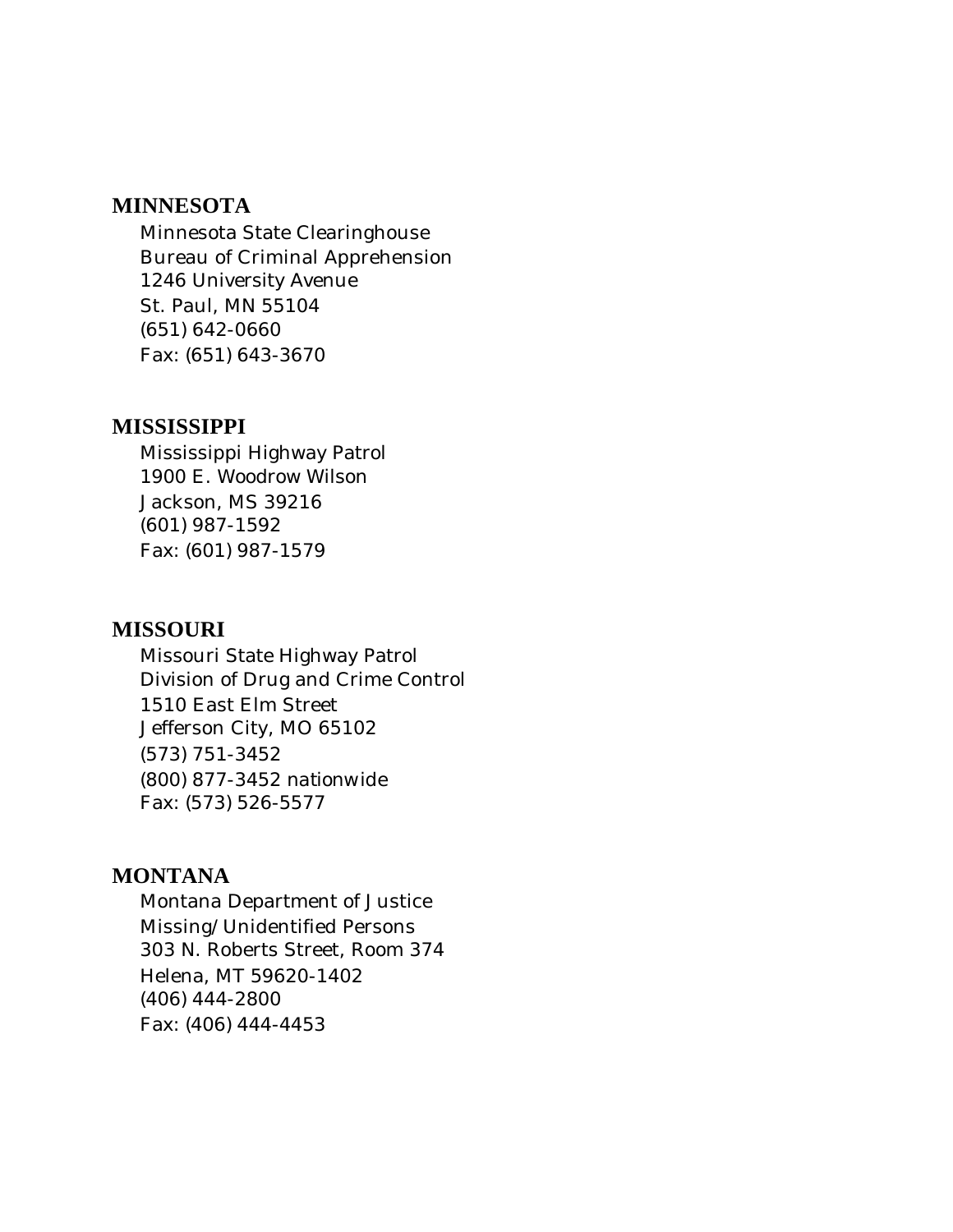#### **NEBRASKA**

Nebraska State Patrol Criminal Records & Identification Division 1600 Nebraska Highway 2 Lincoln, NE 68502 (402) 479-4019 Fax: (402) 479-4054

#### **NEVADA**

Nevada Office of the Attorney General Missing Children Clearinghouse 555 E. Washington Ave., Suite 3900 Las Vegas, NV 89101-6208 (702) 486-3539 (800) 992-0900 *in-state only*  Fax: (702) 486-3768 [http://www.state.nv/ag/missing\\_children/](http://www.state.nv/ag/missing_children)

#### **NEW HAMPSHIRE**

New Hampshire State Police Major Crimes Unit/Missing Children Hayes Bldg. 10 Hazen Drive Concord, NH 03305 (603) 271-2663 (800) 852-3411 *in-state only*  Fax: (603) 271-2520

## **NEW JERSEY**

New Jersey State Police Missing Persons Unit/Child Exploitation PO Box 7068 W. Trenton, NJ, 08628 (609) 882-2000 (800) 709-7090 *nationwide*  Fax: (609) 882-2719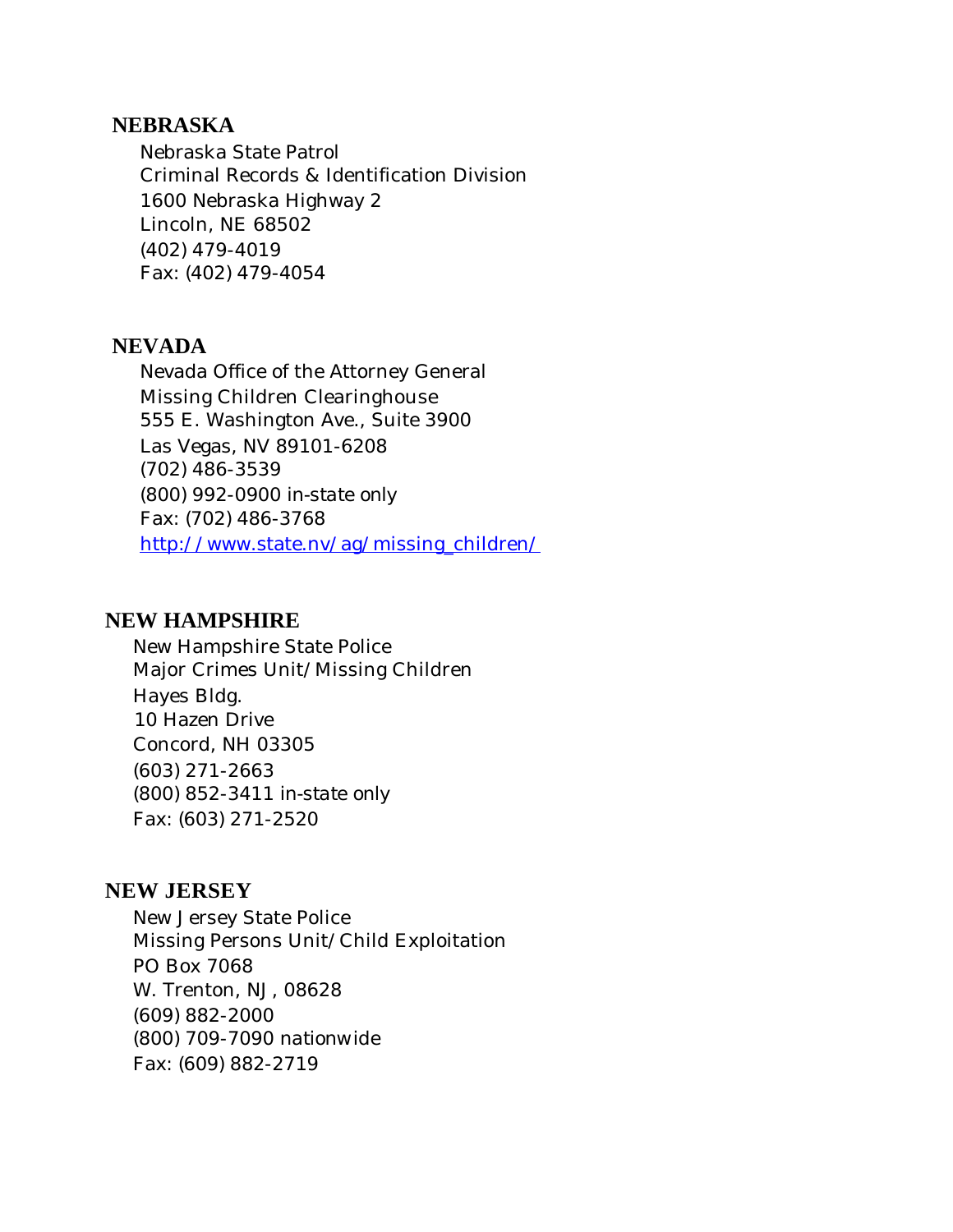#### **NEW MEXICO**

New Mexico Department of Public Safety Attn: Communications 4491 Cerrillos Rd. Santa Fe, NM 87504-1628 (505) 827-9191 Fax: (505) 827-3388

## **NEW YORK**

New York Division of Criminal Justice Service Missing & Exploited Children 4 Tower Place Albany, NY 12203 (518) 457-6326 (800) 346-3543 *nationwide*  Fax: (518) 457-6965 <http://www.criminaljustice.state.ny.us>

## **NORTH CAROLINA**

North Carolina Center for Missing Persons 430 North Salisbury Raleigh, NC 27603, Ste 2015 Raleigh, NC 27603 (919) 733-3914 (800) 522-5437 *nationwide*  Fax: (919) 715-1682

## **NORTH DAKOTA**

North Dakota Clearinghouse for Missing Children North Dakota Radio Communication Fraine Barracks PO Box 5511 Bismarck, ND 58502 (701) 328-2121 (800) 472-2121 *in-state only*  Fax: (701) 328-2126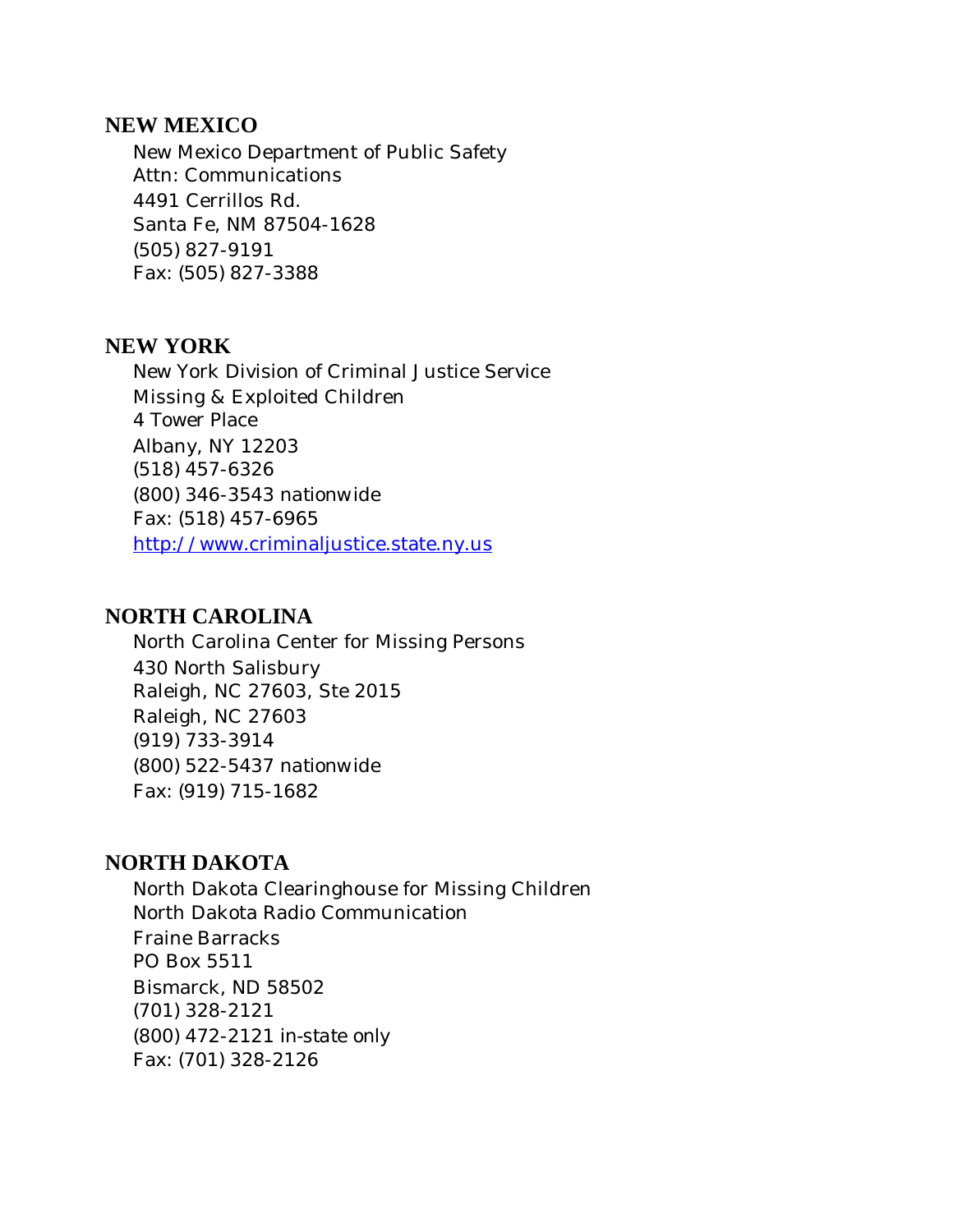#### **OHIO**

Missing Children Clearinghouse Attorney General's Office Juvenile Justice Section 30 East Broad Street, 16<sup>th</sup> floor Columbus, OH 43215-3428 (614) 644-8066 (800) 325-5604 *nationwide*  Fax: (614) 752-5297 <http://www.ag.state.oh.us/juvenile/mcc/missing.htm>

#### **OKLAHOMA**

Oklahoma State Bureau of Investigation Criminal Information Unit 6600 N. Harvey, Suite 300 Oklahoma City, OK 73116 (405) 879-2645 Fax: (405) 879-2967

## **OREGON**

Oregon State Police Missing Children Clearinghouse 400 Public Service Building Salem, OR 97310 (503) 378-3720 (800) 282-7155 *in-state only*  Fax: (503) 363-5475

## **PENNSYLVANIA**

Pennsylvania State Police Bureau of Criminal Investigation 1800 Elmerton Avenue Harrisburg, PA 17110 (717) 783-5524 Fax: (717) 705-2306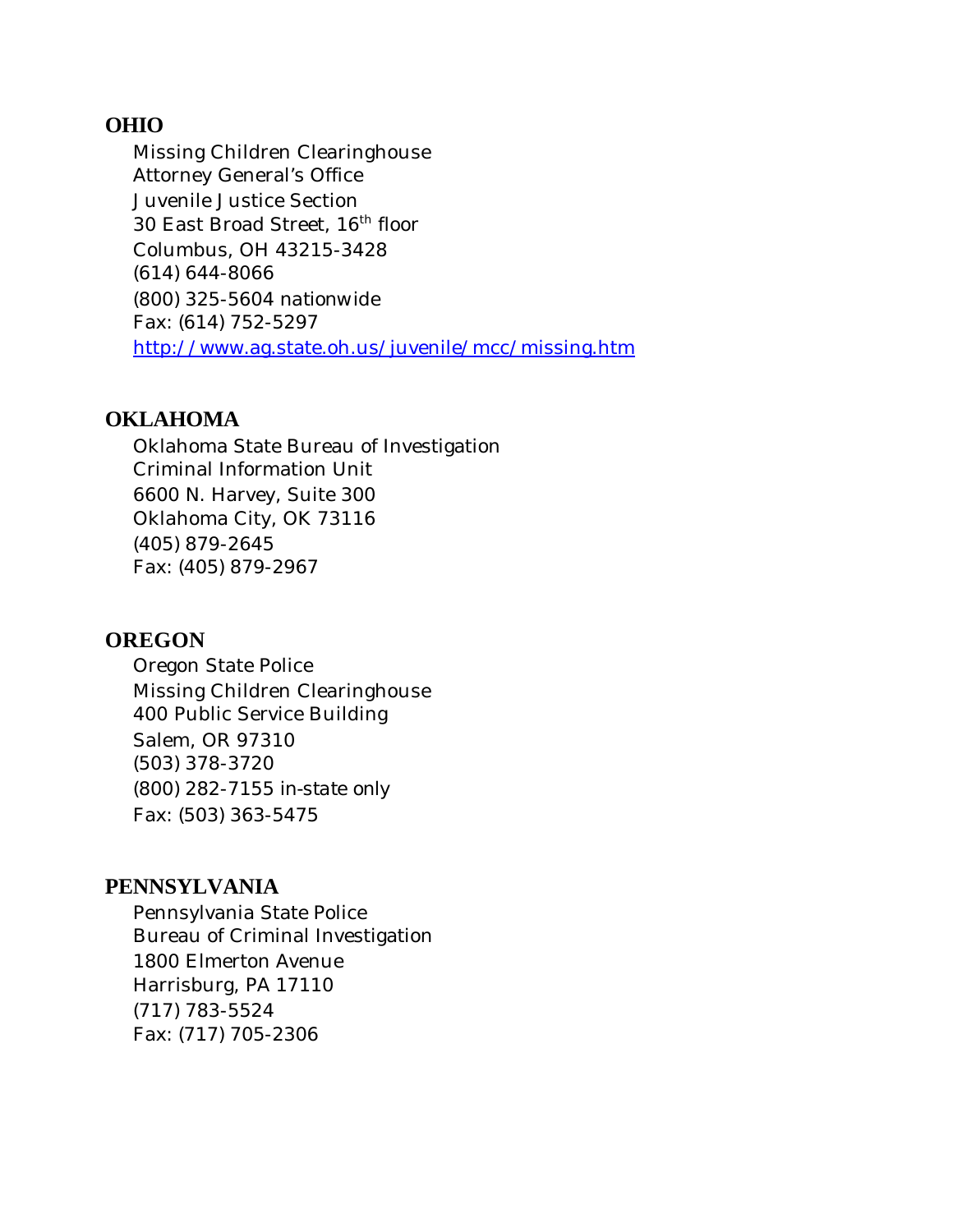#### **RHODE ISLAND**

Rhode Island State Police Missing & Exploited Children Unit 311 Danielson Pike North Scituate, RI 02857 (401) 444-1125 (800) 546-8066 *in-state only*  Fax: (401) 444-1133

## **SOUTH CAROLINA**

South Carolina Law Enforcement Division Missing Person Information Center 4400 Broad River Road Columbia, SC 29221-1398 (803) 737-9000 (800) 322-4453 *nationwide*  Fax: (803) 896-7595

#### **SOUTH DAKOTA**

South Dakota Attorney General's Office Division of Criminal Investigation East Highway 34 c/o 500 East Capitol Ave. Pierre, SD 57501 (605) 773-3331 Fax: (605)773-4629

## **TENNESSEE**

Tennessee Bureau of Investigation Criminal Intelligence Unit 901 R.S. Gass Blvd. Nashville, TN 37206 (615) 744-4000 Fax: (615) 744-4655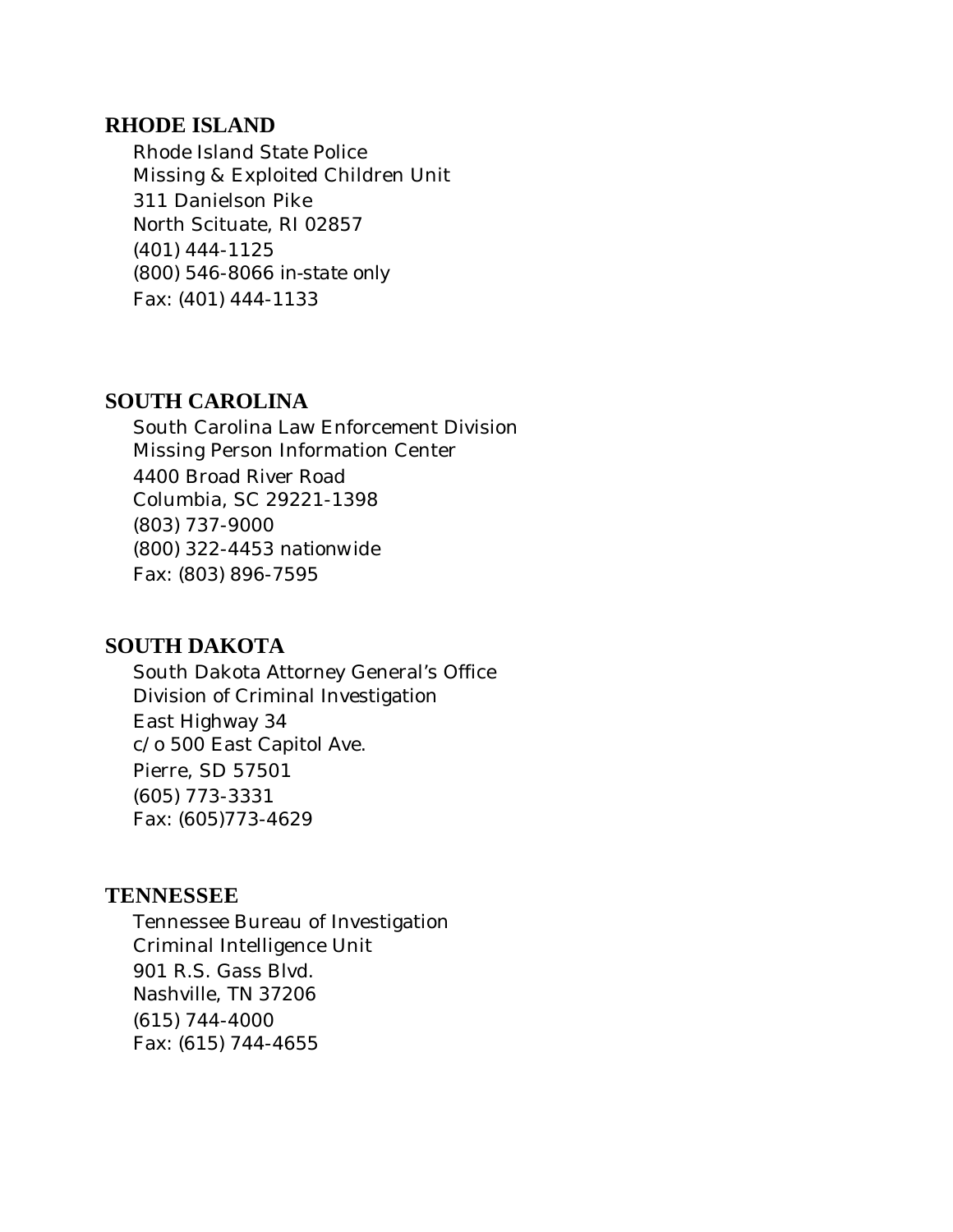## **TEXAS**

Texas Department of Public Safety Special Crimes Services Missing Persons Clearinghouse 6100 Guadalupe, Building E Austin, TX 78752 (512) 424-2810 (800) 346-3243 *in-state only*  Fax: (512) 424-2885 <http://www.gan.net/mpch>

#### **UTAH**

Utah Department of Public Safety Bureau of Criminal Identification 3888 West 5400 South PO Box 148280 Salt Lake City, UT 84114-8280 (888) 770-6477 *nationwide*  Fax: (801) 965-4749

#### **VERMONT**

Vermont State Police 103 Main Street Waterbury, VT 05671 (802) 241-5352 Fax: (802) 241-5349

## **VIRGINIA**

Virginia State Police Department Missing Children's Clearinghouse 7700 Midlothian Turnpike Richmond, VA 23235 (804) 674-2026 (800) 822-4453 *in-state only*  Fax: (804) 674-2105